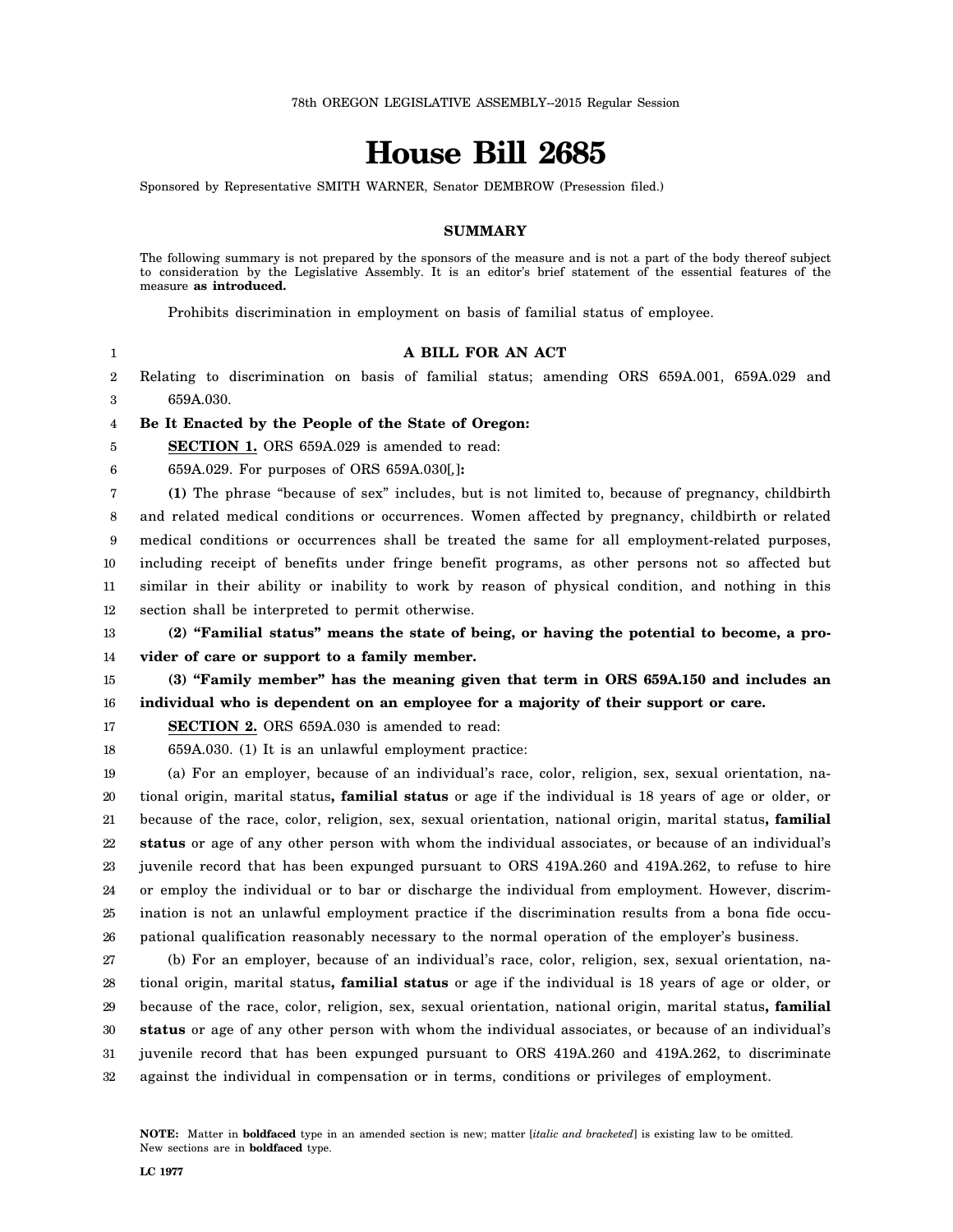#### HB 2685

1 2 3 4 5 (c) For a labor organization, because of an individual's race, color, religion, sex, sexual orientation, national origin, marital status**, familial status** or age if the individual is 18 years of age or older, or because of an individual's juvenile record that has been expunged pursuant to ORS 419A.260 and 419A.262, to exclude or to expel from its membership the individual or to discriminate in any way against the individual or any other person.

6 7 8 9 10 11 12 13 14 15 16 17 18 (d) For any employer or employment agency to print or circulate or cause to be printed or circulated any statement, advertisement or publication, or to use any form of application for employment or to make any inquiry in connection with prospective employment that expresses directly or indirectly any limitation, specification or discrimination as to an individual's race, color, religion, sex, sexual orientation, national origin, marital status**, familial status** or age if the individual is 18 years of age or older, or on the basis of an expunged juvenile record, or any intent to make any such limitation, specification or discrimination, unless based upon a bona fide occupational qualification. Identification of prospective employees according to race, color, religion, sex, sexual orientation, national origin, marital status**, familial status** or age does not violate this section unless the Commissioner of the Bureau of Labor and Industries, after a hearing conducted pursuant to ORS 659A.805, determines that the designation expresses an intent to limit, specify or discriminate on the basis of race, color, religion, sex, sexual orientation, national origin, marital status**, familial status** or age.

19 20 21 22 23 24 25 26 27 28 (e) For an employment agency, because of an individual's race, color, religion, sex, sexual orientation, national origin, marital status**, familial status** or age if the individual is 18 years of age or older, or because of the race, color, religion, sex, sexual orientation, national origin, marital status**, familial status** or age of any other person with whom the individual associates, or because of an individual's juvenile record that has been expunged pursuant to ORS 419A.260 and 419A.262, to classify or refer for employment, or to fail or refuse to refer for employment, or otherwise to discriminate against the individual. However, it is not an unlawful employment practice for an employment agency to classify or refer for employment an individual when the classification or referral results from a bona fide occupational qualification reasonably necessary to the normal operation of the employer's business.

29 30 31 (f) For any person to discharge, expel or otherwise discriminate against any other person because that other person has opposed any unlawful practice, or because that other person has filed a complaint, testified or assisted in any proceeding under this chapter or has attempted to do so.

32 33 (g) For any person, whether an employer or an employee, to aid, abet, incite, compel or coerce the doing of any of the acts forbidden under this chapter or to attempt to do so.

34 35 36 37 38 (2) The provisions of this section apply to an apprentice under ORS 660.002 to 660.210, but the selection of an apprentice on the basis of the ability to complete the required apprenticeship training before attaining the age of 70 years is not an unlawful employment practice. The commissioner shall administer this section with respect to apprentices under ORS 660.002 to 660.210 equally with regard to all employees and labor organizations.

39 40 (3) The compulsory retirement of employees required by law at any age is not an unlawful employment practice if lawful under federal law.

41 42 43 (4)(a) It is not an unlawful employment practice for an employer or labor organization to provide or make financial provision for child care services of a custodial or other nature to its employees or members who are responsible for a minor child.

44 45 (b) As used in this subsection, "responsible for a minor child" means having custody or legal guardianship of a minor child or acting in loco parentis to the child.

[2]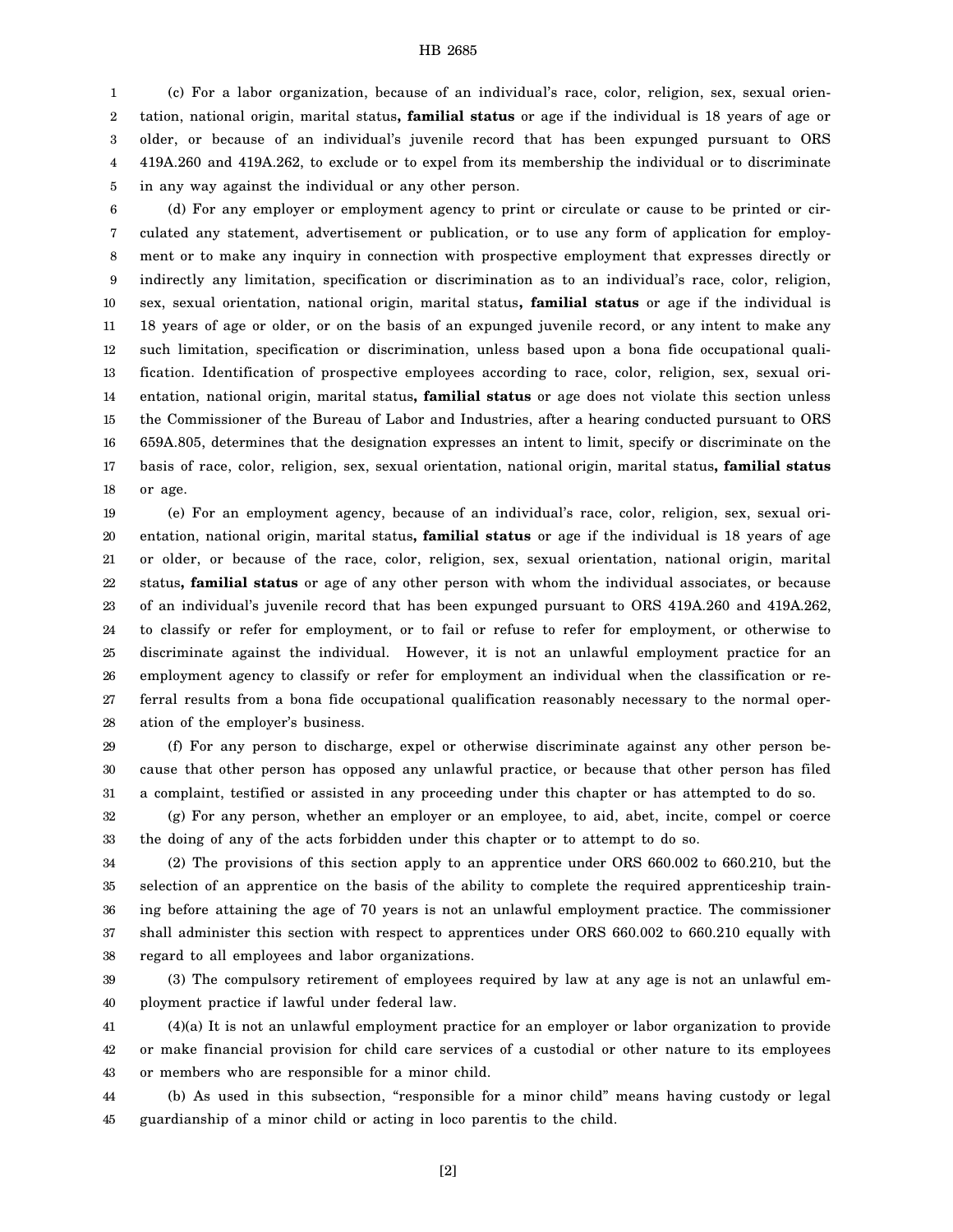#### HB 2685

1 2 3 4 5 6 7 8 9 10 11 12 13 14 15 16 17 18 19 20 21 22 23 24 25 26 27 28 29 30 31 32 33 34 35 36 37 38 39 40 41 42 43 44 (5) This section does not prohibit an employer from enforcing an otherwise valid dress code or policy, as long as the employer provides, on a case-by-case basis, for reasonable accommodation of an individual based on the health and safety needs of the individual. **SECTION 3.** ORS 659A.001 is amended to read: 659A.001. As used in this chapter**, except as otherwise provided**: (1) "Bureau" means the Bureau of Labor and Industries. (2) "Commissioner" means the Commissioner of the Bureau of Labor and Industries. (3) "Employee" does not include any individual employed by the individual's parents, spouse or child or in the domestic service of any person. (4)(a) "Employer" means any person who in this state, directly or through an agent, engages or uses the personal service of one or more employees, reserving the right to control the means by which such service is or will be performed. (b) For the purposes of employee protections described in ORS 659A.350, "employer" means any person who, in this state, is in an employment relationship with an intern as described in ORS 659A.350. (5) "Employment agency" includes any person undertaking to procure employees or opportunities to work. (6)(a) "Familial status" means the relationship between one or more individuals who have not attained 18 years of age and who are domiciled with: (A) A parent or another person having legal custody of the individual; or (B) The designee of the parent or other person having such custody, with the written permission of the parent or other person. (b) "Familial status" includes any individual, regardless of age or domicile, who is pregnant or is in the process of securing legal custody of an individual who has not attained 18 years of age. (7) "Labor organization" includes any organization which is constituted for the purpose, in whole or in part, of collective bargaining or in dealing with employers concerning grievances, terms or conditions of employment or of other mutual aid or protection in connection with employees. (8) "National origin" includes ancestry. (9) "Person" includes: (a) One or more individuals, partnerships, associations, labor organizations, limited liability companies, joint stock companies, corporations, legal representatives, trustees, trustees in bankruptcy or receivers. (b) A public body as defined in ORS 30.260. (c) For purposes of ORS 659A.145 and 659A.421 and the application of any federal housing law, a fiduciary, mutual company, trust or unincorporated organization. (10) "Respondent" means any person against whom a complaint or charge of an unlawful practice is filed with the commissioner or whose name has been added to such complaint or charge pursuant to ORS 659A.835. (11) "Unlawful employment practice" means a practice specifically denominated as an unlawful employment practice in this chapter. "Unlawful employment practice" includes a practice that is specifically denominated in another statute of this state as an unlawful employment practice and that is specifically made subject to enforcement under this chapter. (12) "Unlawful practice" means any unlawful employment practice or any other practice specifically denominated as an unlawful practice in this chapter. "Unlawful practice" includes a practice

45 that is specifically denominated in another statute of this state as an unlawful practice and that is